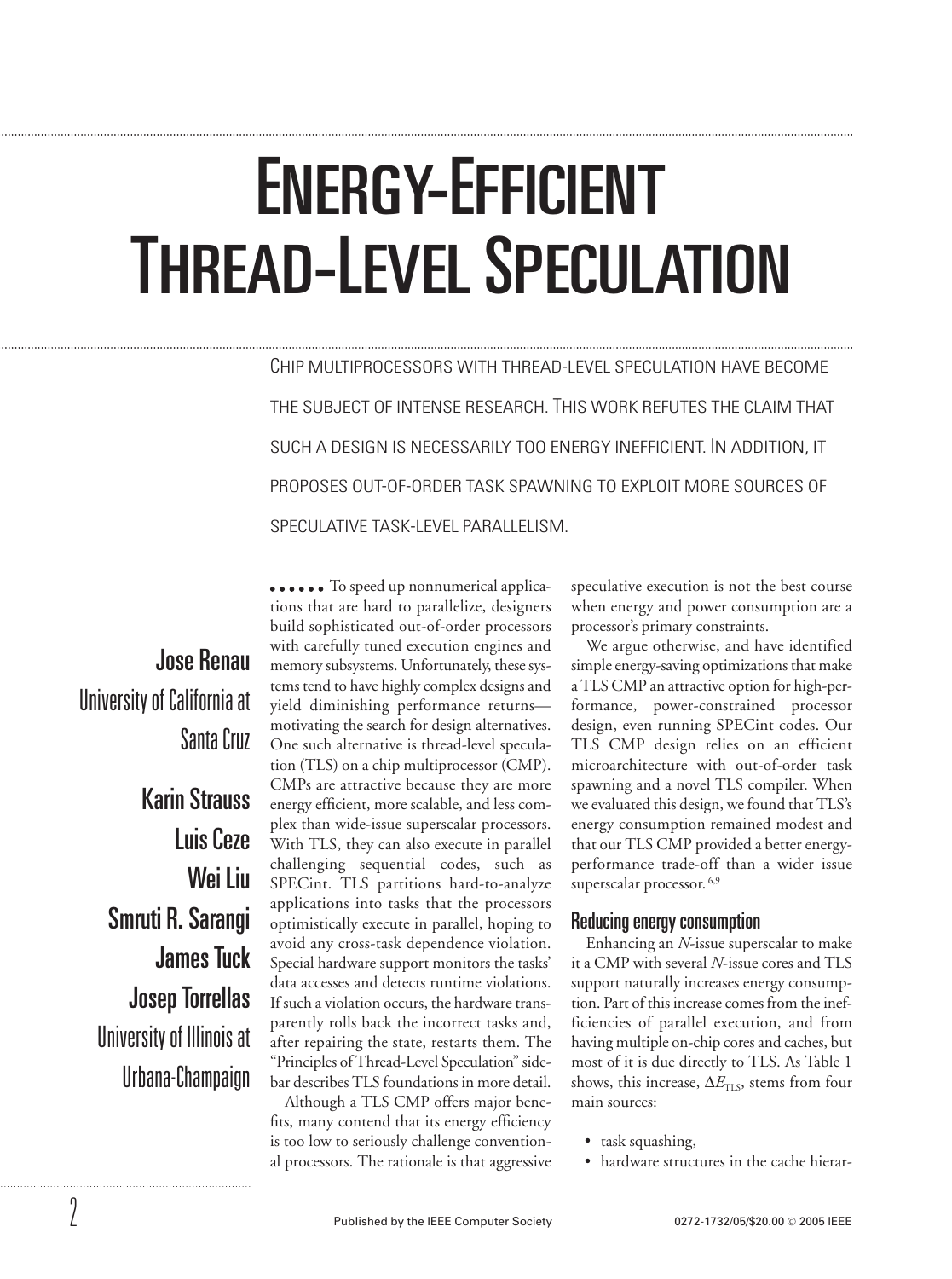# **Principles of Thread-Level Speculation**

Because sequential code imposes a task order, TLS looks at tasks as predecessors and successors, and the safe (or nonspeculative) task precedes all speculative tasks. As tasks execute, special hardware support checks that no cross-task dependence is violated. If violations occur, the special hardware squashes incorrect tasks, repairs any polluted state, and reexecutes the tasks.

# Cross-task data dependence violations

The cache controller typically monitors data dependences by tracking, for each task, the data written and the data read with exposed reads. An exposed read is a read that is not preceded by a write to the same location within the same task. A data dependence violation occurs when a task writes a location that a successor task has read with an exposed read. Dependence violations lead to task squashes, which involve discarding the work the task produced.

# State buffering

Stores from a speculative task generate speculative state that cannot merge with the program's safe state because it could be incorrect. Typically, the cache of the processor running the task stores such state. If the cache controller detects a violation, the cache discards the state. Otherwise, when the task becomes nonspeculative, the cache controller lets the state propagate to memory. When a nonspeculative task finishes execution, it commits. Committing informs the rest of the system that the state the task generated is now part of the safe program state.

# Data versioning

A task has at most a single version of any given variable. However, different speculative tasks that run concurrently in the machine can write to the same variable and thus produce different versions of the variable. The cache must buffer such versions separately and provide readers with the correct versions. Finally, as tasks commit in order, they must be able to merge data versions with the safe memory state, also in order.

# Multiversioned caches

A cache that can hold state from multiple tasks is called multiversioned.<sup>1-3</sup> Such caches enhance performance because they avoid processor stall when tasks are imbalanced, and they enable lazy commit.

If tasks have load imbalance, a processor may finish a task and the task still be speculative. If the cache can hold state only for a single speculative task, the processor must stall until the task becomes safe.<sup>4</sup> An alternative is to move the task's state to some other buffer, but this complicates the design. Instead, the cache can retain the old task's state and let the processor execute another speculative task. Thus, the cache must be multiversioned.

In lazy commit,<sup>5</sup> when a task commits, it does not eagerly merge its cache state with main memory through ownership requests<sup>3</sup> or write backs.<sup>6</sup> Instead, the task simply passes the commit token to its successor. Its state remains in the cache and lazily merges with main memory later, usually because of cache line replacements. This approach improves performance because it speeds up the commit operation, but it requires multiversioned caches.

Multiversioned caches, in turn, require tagging each cache line with a version ID, which records what task the line belongs to. The version ID could be the long global task ID, but to save space, it is best to translate global task IDs into some arbitrary local IDs (LIDs) that are much shorter.<sup>3</sup> The LIDs are used only locally in the cache, to tag cache lines. Their translations into global IDs are kept in a small, per-cache LID table. Each cache has a different LID table.

# Architecture and environment

Although support for TLS could take many forms, 3,6-11 we use a CMP because it is a low-complexity, energy-efficient platform. To maximize the continued on p. 4

| <b>Energy source</b>                           | <b>Reasons for consumption</b>                         | <b>Optimization</b>   |
|------------------------------------------------|--------------------------------------------------------|-----------------------|
| Task squashing                                 | Work of the tasks that get squashed                    | StallSq, TaskOpt      |
|                                                | Tasks squash operations                                |                       |
| Hardware structures in the cache hierarchy for | Storage and logic for data version IDs and access bits | Indirect <sup>*</sup> |
| data versioning and dependence checking        | Tag group operations                                   | <b>NoWalk</b>         |
| Traffic due to data versioning and             | Evictions and misses due to higher cache pressure      | None                  |
| dependence checking                            | Selection and combination of multiple versions         | <b>TrafRed</b>        |
|                                                | Fine-grained data dependence tracking                  |                       |
| Additional dynamic instructions induced by TLS | Side effects of breaking the code in tasks             | <b>TaskOpt</b>        |
|                                                | TLS-specific instructions                              |                       |

## **Table 1. Sources of energy consumption from TLS and energy-saving optimizations**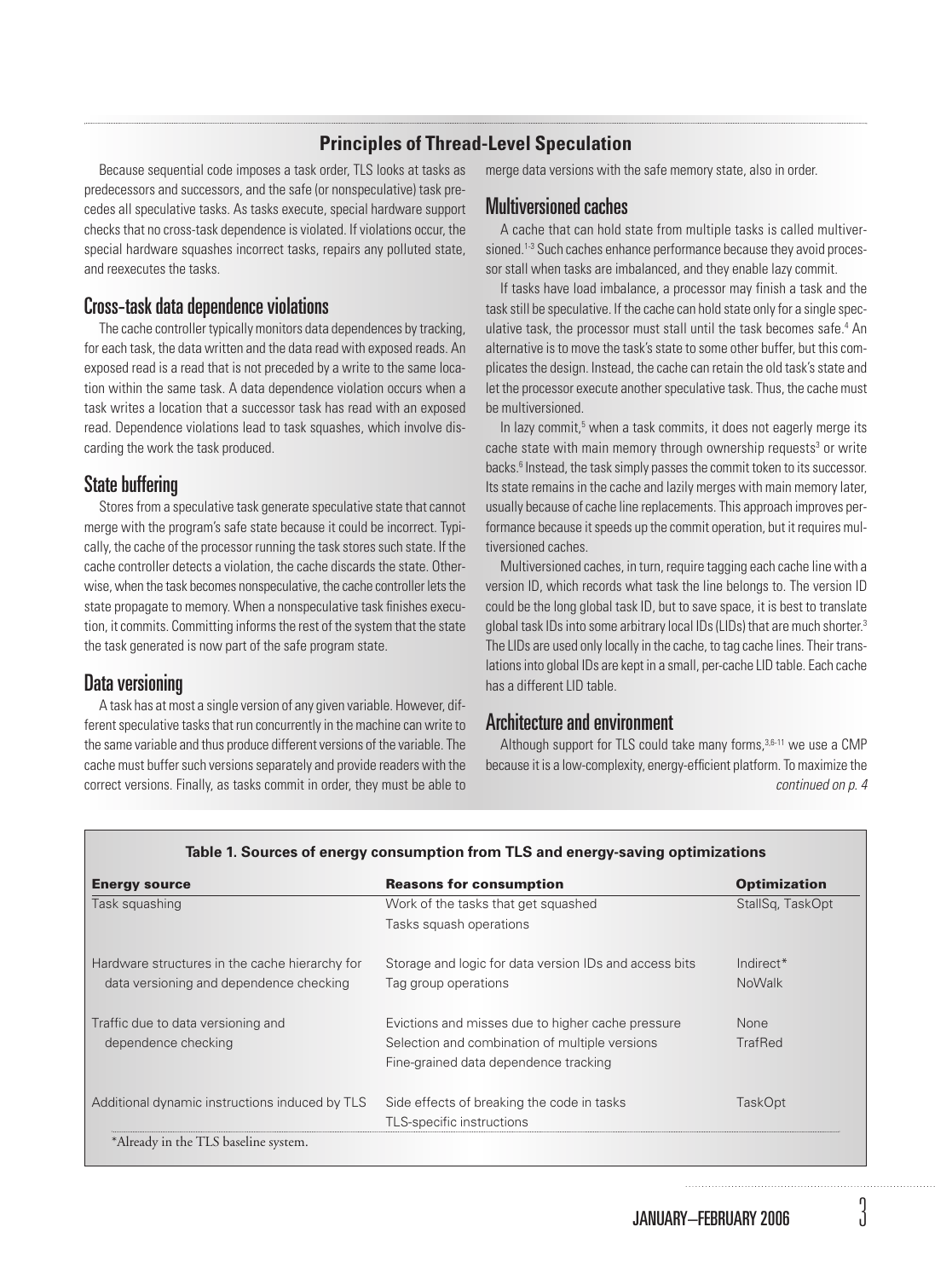## continued from p. 3

use of commodity hardware, our CMP has no special hardware support for interprocessor register communication. Processors communicate only through the memory system.

## **References**

- 1. M. Cintra, J.F. Martínez, and J. Torrellas, "Architectural Support for Scalable Speculative Parallelization in Shared-Memory Multiprocessors," Proc. 27th Int'l Symp. Computer Architecture (ISCA 00), IEEE CS Press, 2000, pp. 13-24.
- 2. S. Gopal et al., "Speculative Versioning Cache," Proc. Int'l Symp. High-Performance Computer Architecture (HPCA 98), IEEE CS Press, 1998, pp. 195-205.
- 3. J. Steffan et al., "A Scalable Approach to Thread-Level Speculation," Proc. 27th Int'l Symp. Computer Architecture (ISCA 00), IEEE CS Press, 2000, pp. 1-12.
- 4. M.J. Garzarán et al., "Tradeoffs in Buffering Memory State for Thread-Level Speculation in Multiprocessors," Proc. Int'l Symp. High-Performance Computer Architecture (HPCA 03), IEEE CS Press, 2003, pp. 191-202.
- 5. M. Prvulovic et al., "Removing Architectural Bottlenecks to

the Scalability of Speculative Parallelization," Proc. 28th Int'l Symp. Computer Architecture (ISCA 01), IEEE CS Press, 2001, pp. 204-215.

- 6. V. Krishnan and J. Torrellas, "A Chip-Multiprocessor Architecture with Speculative Multithreading," IEEE Trans. Computers, no. 48, vol. 9, Sept. 1999, pp. 866-880.
- 7. L. Hammond, M. Willey, and K. Olukotun, "Data Speculation Support for a Chip Multiprocessor," Proc. 8th Int'l Conf. Architectural Support for Programming Languages and Operating Systems (ASPLOS VIII), ACM Press, 1998, pp. 58-69.
- 8. P. Marcuello and A. Gonzalez, "Clustered Speculative Multithreaded Processors," Proc. Int'l Conf. Supercomputing (SC 99), IEEE CS Press, 1999, pp. 365-372.
- 9. G.S. Sohi, S.E. Breach, and T.N. Vijayakumar, "Multiscalar Processors," Proc. 22nd Int'l Symp. Computer Architecture (ISCA 95), IEEE CS Press, 1995, pp. 414-425.
- 10. M.Tremblay, J.Chan, S.Chaudhry, A.R. Conigliaro, and S.S. Tse, "The MAJC Architecture: A Synthesis of Parallelism and Scalability" IEEE Micro, vol 20, No.6 Nov/Dec 2000, p12-25.
- 11. J. Tsai et al., "The Superthreaded Processor Architecture," IEEE Trans. Computers, vol. 48, no. 9, Sept. 1999, pp. 881- 902.

chy needed for data versioning and dependence checking,

- additional traffic in the memory system from the previous two effects, and
- additional dynamic instructions induced by TLS.

The optimizations we developed reduce consumption from all four sources. Our focus is on energy-centric optimizations, not on optimizations that reduce energy by first improving performance—we assume that these would already be present in a baseline TLS design. Although our optimizations do not noticeably increase performance (and can even slightly reduce it), they significantly reduce energy consumption.

Our optimizations are based on three guidelines: reduce the number of checks, reduce the cost of individual checks, and eliminate work with low performance returns.

## Task squashing

A TLS source of energy consumption is the work of tasks that ultimately get squashed. In the TLS CMP we evaluated, 22.6 percent of all graduated instructions belong to such tasks. Not all such work is wasted, however, since a squashed task can bring useful data into the caches.

The actual squash operation also consumes energy. However, in our system, the frequency of squash operations is only 1 per 3,211 instructions on average. Consequently, the total energy that the actual squash operations consume is negligible.

As Table 1 shows, the optimizations that address task squashing are *StallSq* (task stalling) and *TaskOpt* (eliminating energyinefficient tasks). The aim of StallSq is to decrease the number of instructions in squashed tasks. We do this by limiting the times that a task is permitted to restart after a squash. With StallSq, when a task has been squashed *N* times, the hardware does not give the task a CPU again until it becomes nonspeculative. To select *N*, we performed experiments while always restarting tasks after they were squashed. We found that 73.0 percent of the dynamic tasks are never squashed; 20.6 percent are squashed once; 4.1 percent, twice; 1.4 percent, three times; and 0.9 percent, four times or more. Restarting a task after its first squash can be beneficial, since the cache has warmed up. Restarting after further squashes delivers diminishing returns. Consequently, we reset and stall a task after its second squash.

The aim of TaskOpt is to not spawn inefficient tasks. A profiler pass in our compiler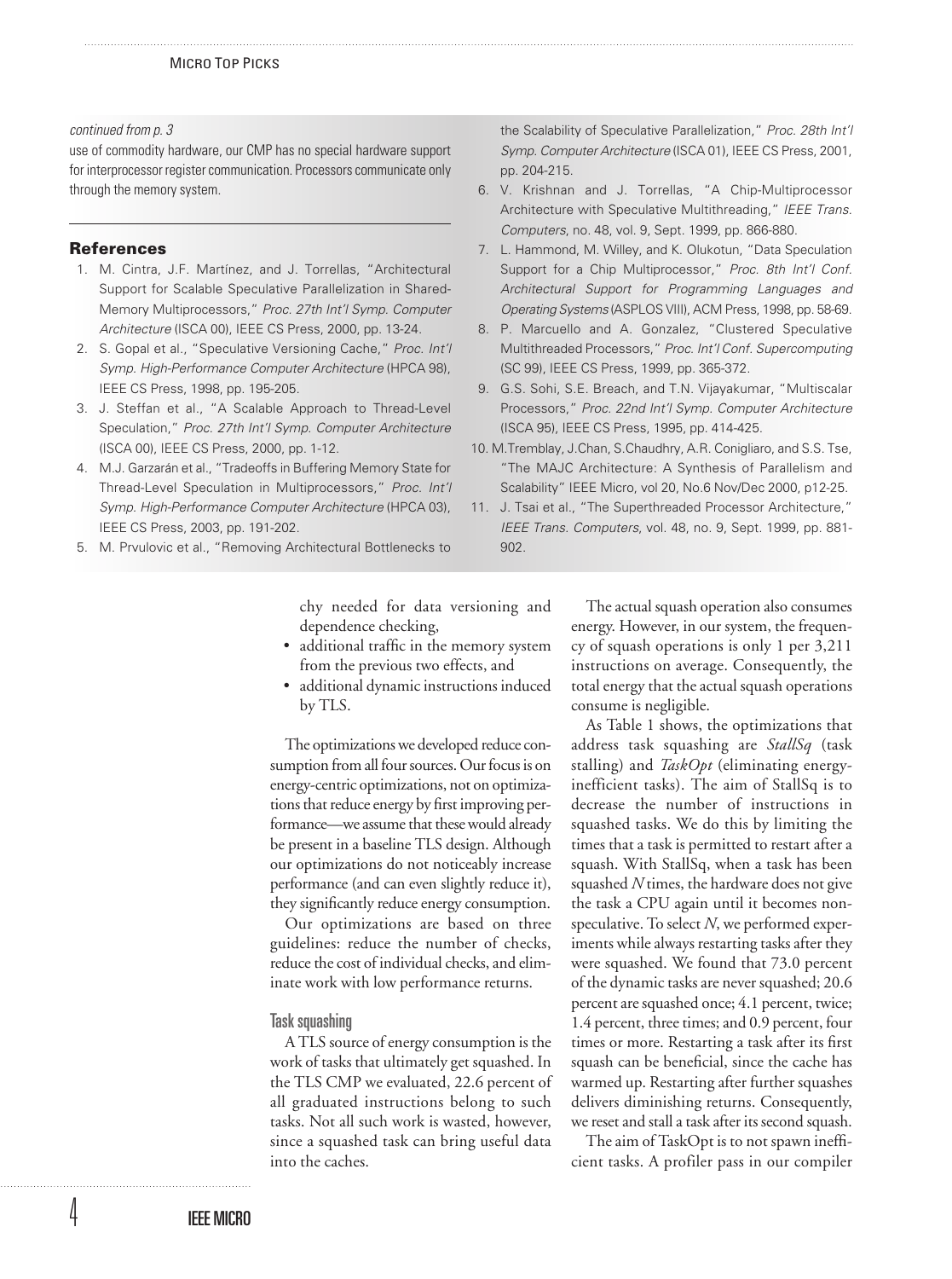includes a simple model that identifies tasks that are often squashed and do not help by warming the cache. Such tasks are not spawned. For the baseline TLS architecture, the model tries to minimize the overall program running time. The energy-centric optimization is to change the model into one that tries to minimize the product of the energy and the square of the running time of the program. On average, the profiler eliminates 39.9 percent of the static tasks in the baseline TLS, and 49.2 percent in energy-centric mode—a significant change.

We also enhanced TaskOpt with a static compilation pass that aggressively prunes tasks that are either very small or whose spawn point has not been moved up very far in the code (such tasks offer little parallelism). We use threshold values to decide the size and spawn hoist distance of the tasks to prune; thresholds are more aggressive in energy-centric mode than in baseline TLS. This static pass eliminates 36.1 percent of the static tasks in energy-centric mode and 34.7 percent in performance-centric mode.

## Versioning and dependence checking structures

TLS systems require data versioning because the cache hierarchy must often hold multiple versions of the same datum, such as when speculative tasks have write-after-write (WAW) and write-after-read (WAR) dependences with predecessor tasks. The system buffers the version that the speculative task creates, typically in the processor's cache. If multiple speculative tasks coexist in a single processor, a cache might have to hold multiple versions of the same datum. In such cases, the cache can identify data versions using a version ID on the cache line—in our case, a local ID (LID).

TLS systems must also be able to perform dependence checking, which means that caches must record how the processor accessed each datum. Typically, support for dependence checking augments each cached datum with two access bits—write and exposed-read which set a bit on a write and exposed read.

A variety of cache access operations read or update the hardware LID and access bits. On an external access to the cache, for example, dependence checking compares the LID of an address-matching line in the cache to the ID

of the incoming message. From the comparison and the value of the access bits, the cache can conclude that a violation has occurred, or it can instead supply the data normally.

A distinct use of these TLS structures is in tag group operations, which involve changing the tag state of cache line groups. There are three main cases. The first is when a task is squashed, and its cache lines must be invalidated. The second is when a task commits in eager-commit  $s$ ystems;<sup>1</sup> all the task's dirty cache lines merge with main memory through write backs<sup>2</sup> or ownership requests.3 Finally, in lazy-commit systems,<sup>1</sup> when a cache has no free LIDs left, it must recycle one, typically by selecting a longcommitted task and writing back all its dirty cache lines to memory. That task's LID then becomes free, and the cache can reassign it.

These TLS tag group operations often induce significant energy consumption, however. For some operations, schemes might use a hardware finite state machine (FSM) that periodically and repeatedly walks the cache tags. In one scheme,<sup>4</sup> to recycle LIDs, a FSM periodically selects the LID of a committed task from the LID table, walks the cache tags writing that task's dirty lines back to memory, and finally frees up the LID. The FSM operates in the background using free cache cycles. In another scheme,<sup>3</sup> to commit a task, a special hardware module sequentially requests ownership for a group of cache lines whose addresses are stored in a buffer. In the meantime, the processor stalls. Execution thus takes longer and consumes more energy. Finally, some schemes use one-shot hardware signals that can change the tag state of a large group of lines in a handful of cycles, for example, to invalidate the lines of a squashed task. Such hardware is reasonable when the cache can hold data for only a single or very few speculative tasks.<sup>5</sup> In caches with many versions, however, it is likely to adversely affect the cache access time. For example, the cache in our design uses 6-bit LIDs per cache line.

To address these sources of energy consumption, our TLS CMP design extends each LID table entry with use information on the corresponding task: the number of lines that the task still has in the cache, and whether the task has been killed or committed. These bits are never accessed in the critical path of an L1 cache hit.<sup>6</sup>

With this extra information, the TLS CMP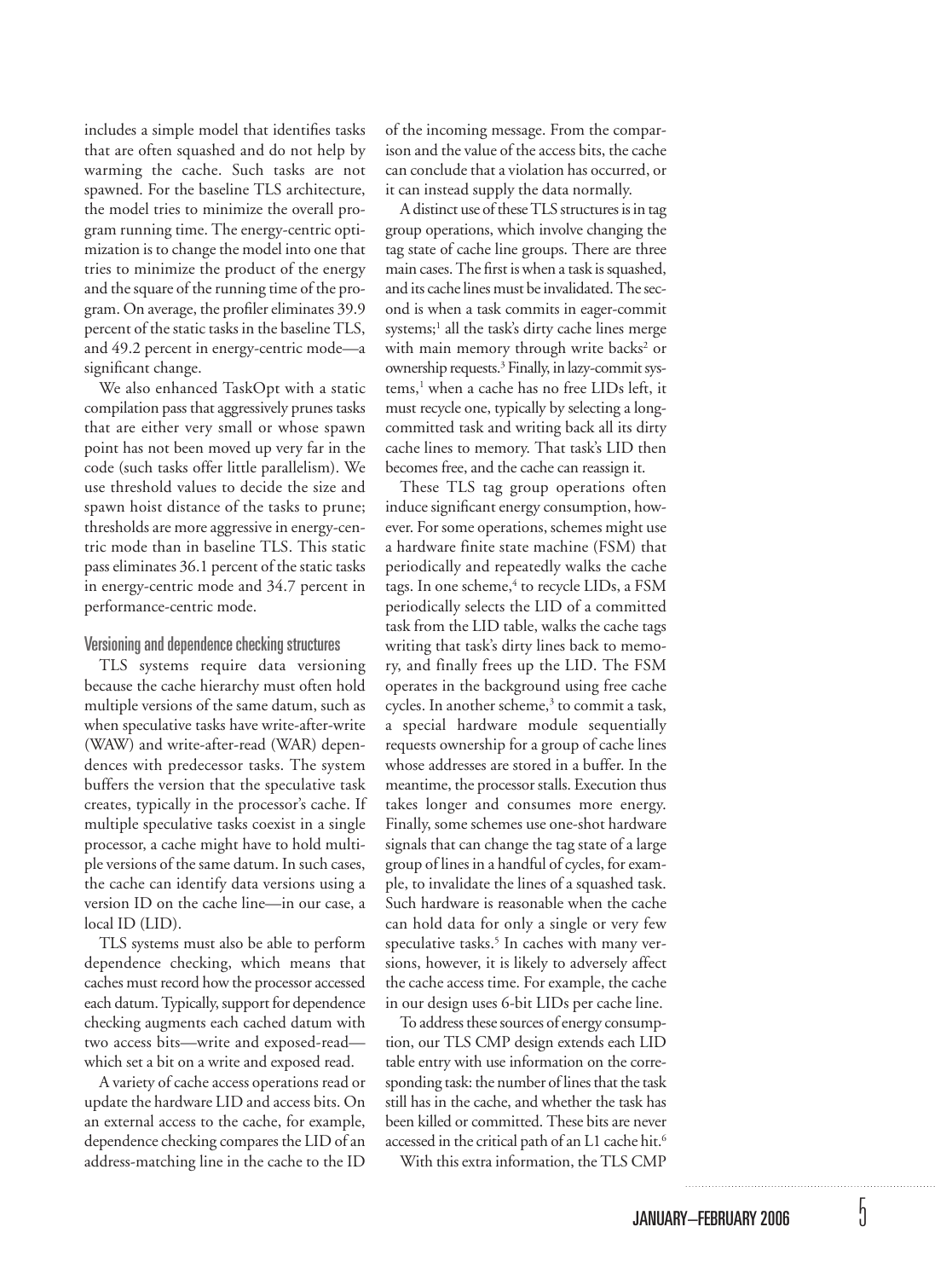can perform all the tag group operations lazily and efficiently. A task squash or commit involves only setting a killed or committed bit in the LID table. As replacements eliminate the lines belonging to a squashed or a committed task, the cache controller decrements the corresponding count in the LID table. When the count reaches zero, its associated LID becomes unused and is ready for recycling. Consequently, LID recycling is also very fast.

This energy-efficient design of the LID table is the essence of our *NoWalk* optimization, so called because it largely avoids the eager walk of the cache tags in any tag group operation. It only activates a background walk of the cache tags when there is only one free LID left. With this optimization, a processor might occasionally have to stall because of a temporary lack of LIDs. However, NoWalk eliminates many tag checks. In contrast, the baseline TLS architecture aggressively recycles LIDs;<sup>4</sup> a hardware FSM periodically walks the tags of the cache in the background when the cache is idle. It invalidates lines of killed tasks and writes back dirty lines of long-committed tasks, therefore eagerly freeing up LIDs. This design never runs out of LIDs but consumes energy with many checks.

The second optimization, *Indirect* reduces the cost of tag checking by using short LIDs for cache lines rather than global task IDs. As a result, each tag check consumes less energy. Because baseline TLS already uses this optimization,<sup>3</sup> we did not evaluate its impact on energy consumption.

#### Additional traffic

A TLS CMP system generates more traffic beyond the private L1 caches than does a superscalar processor. Although some of the increase is from parallel execution, there are three main TLS-specific sources of additional traffic.

First, caches must often retain lines from older tasks that ran on the processor and are still speculative. Only when such tasks become safe can the lines be evicted. Consequently, there is less cache space for the currently running task, which causes additional misses.

Second, multiple versions of the same line in the system can cause additional messages. Specifically, when a processor requests a line, multiple versions of it might be provided, and the coherence protocol then selects the version to use. Similarly, when a committed version of a line is to be evicted from a cache, the protocol first invalidates all the other cached versions of the line that are older—they cannot remain cached anymore.

Finally, speculative cache-coherence protocols should track dependences at a fine grain, typically by using the write and exposed-read bits. If these bits are kept per line, lines that exhibit false sharing might appear to be involved in data dependence violations and, as a result, cause squashes.7 For this reason, many proposed TLS schemes keep access information at a finer grain, such as per word. Unfortunately, perword dependence tracking can come at the cost of higher traffic, since the cache controller might need to send a distinct message (such as an invalidation) for every word of the line.

One of the aims of the *TrafRed* optimization is to decrease the version-ID checks needed, and therefore the traffic. TrafRed extends cache lines with a Newest and an Oldest bit. Every time a cache loads a line, the cache controller sets the Newest bit if the line contains the latest cached version of the corresponding address. Likewise, it sets the Oldest bit if the line contains the earliest cached version of the corresponding address. As execution proceeds, an access by another task might reset the Newest bit.

This support eliminates many messages. When a processor writes to a line cached in a nonexclusive state, the baseline TLS checks all the caches with a version of the requested line. The goal is to detect any exposed read to the line from a more speculative task. Such an event would cause a squash. With TrafRed, however, if the written line has the Newest bit set, there is no need to check other caches for exposed reads. Moreover, when a processor displaces from its cache a committed line, the baseline TLS checks all the caches with a version of the line to invalidate the line's older versions, which cannot remain cached. With TrafRed, if the displaced line has the Oldest bit set, there is no need to check other caches for older versions.

#### Additional instructions

TLS systems with compiler-generated tasks such as ours often execute more dynamic instructions than non-TLS systems. This is the case even counting only tasks that are not squashed. In our system, the increase is 12.5 percent. These additional instructions come

li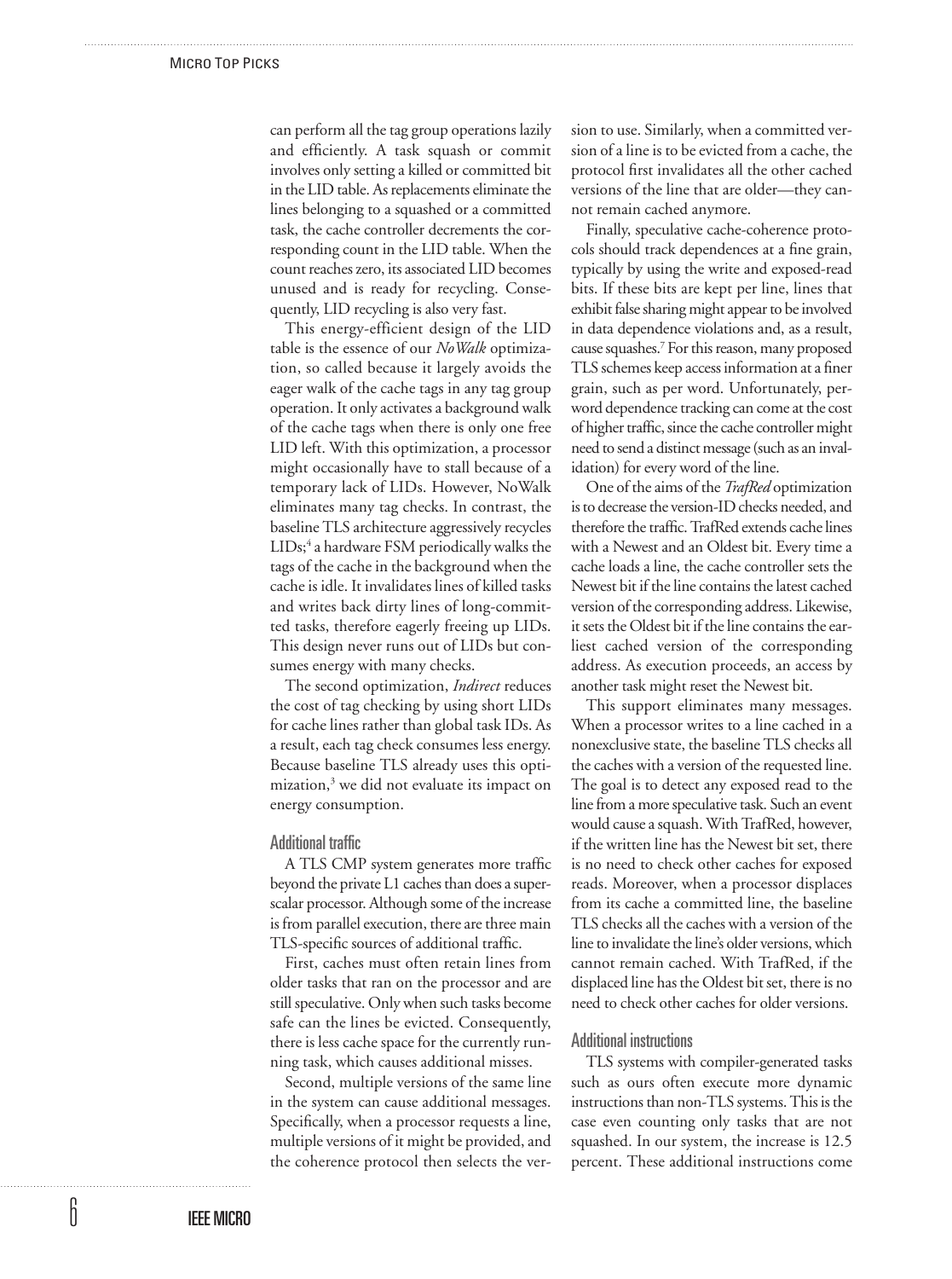from two sources. The first, low quality code due to side effects of breaking the code into tasks, accounts for 88.3 percent of the increase. The quality of TLS code is lower than non-TLS code in part because conventional compiler optimizations are not very effective at optimizing code across task boundaries. In addition, in CMPs such as the ones we consider, where processors communicate only through memory, the compiler must spill registers across task boundaries, adding instructions.

The remaining 11.7 percent instruction increase is from TLS-specific instructions,

including task spawn and commit. TaskOpt helps reduce these additional TLS-specific dynamic instructions.

## POSH compiler

We have developed POSH, a novel, fullyautomated compiler that generates TLS code from sequential integer applications.<sup>8,9</sup> By default, POSH generates code with out-oforder task spawning, although it can also restrict code generation to in-order task spawning. The "Out-of-Order Task Spawning" sidebar describes this approach in more detail.

## **Out-of-Order Task Spawning**

Most proposed TLS systems form tasks with iterations from a single loop level,<sup>1,2</sup> with the continuation of calls to subroutines that do not spawn other tasks,<sup>3</sup> or with execution paths out of the current task.<sup>4</sup> In these proposals, an individual task can spawn at most one correct task in its lifetime. A correct task is one that is in the program's sequential execution rather than in a wrong branch path. Consequently, the processor spawns correct tasks in-order—the same order as in sequential execution.

Figures A1 and A2 show examples of in-order task spawning. In Figure A1, when parallelizing a loop, each task spawns the next iteration. The leftmost task is safe (or nonspeculative); the more a task is to the right, the more speculative it is. Figure A2 shows the tree when a task finds a leaf subroutine. The original task continues execution into the subroutine, while the processor spawns a more speculative task to execute the continuation.

In contrast, Figure A3 shows an example of out-of-order task spawning as supported by POSH. The figure shows nested subroutines. The safe task first spawns a task for the continuation of subroutine S1 and then enters S1, spawns a new task for the continuation of S2, and executes S2 until its end. In this case, an individual task spawns multiple correct tasks, and the order of spawning is strictly the reverse of sequential execution. The task order from less to more speculative is S2 Cont. and then S1 Cont., but these tasks are spawned in reverse order. The same effect occurs in tasks built from iterations of nested loops.

## Enabling more parallelism

The main advantage of out-of-order spawning is that it enables more task parallelism. Two code sections that are far-off in sequential execution can execute in parallel before the program has even spawned the tasks in the code between the two sections. The main disadvantage is that, since all tasks can potentially spawn multiple times, parallelism expands in unexpected parts of the task tree dynamically. As a result, in decentralized architectures such as CMPs, it is hard to support out-oforder spawning and maintain task ordering and efficient resource allocation—two cornerstones of TLS.

Several time-critical TLS operations require task ordering. A task must know its immediate successor to communicate the commit token or propcontinued on p. 8



Figure A. Examples of task trees: when parallelizing a loop (a), finding a leaf subroutine (b), and nested subroutines (c). Cont and Iter denote continuation and iteration.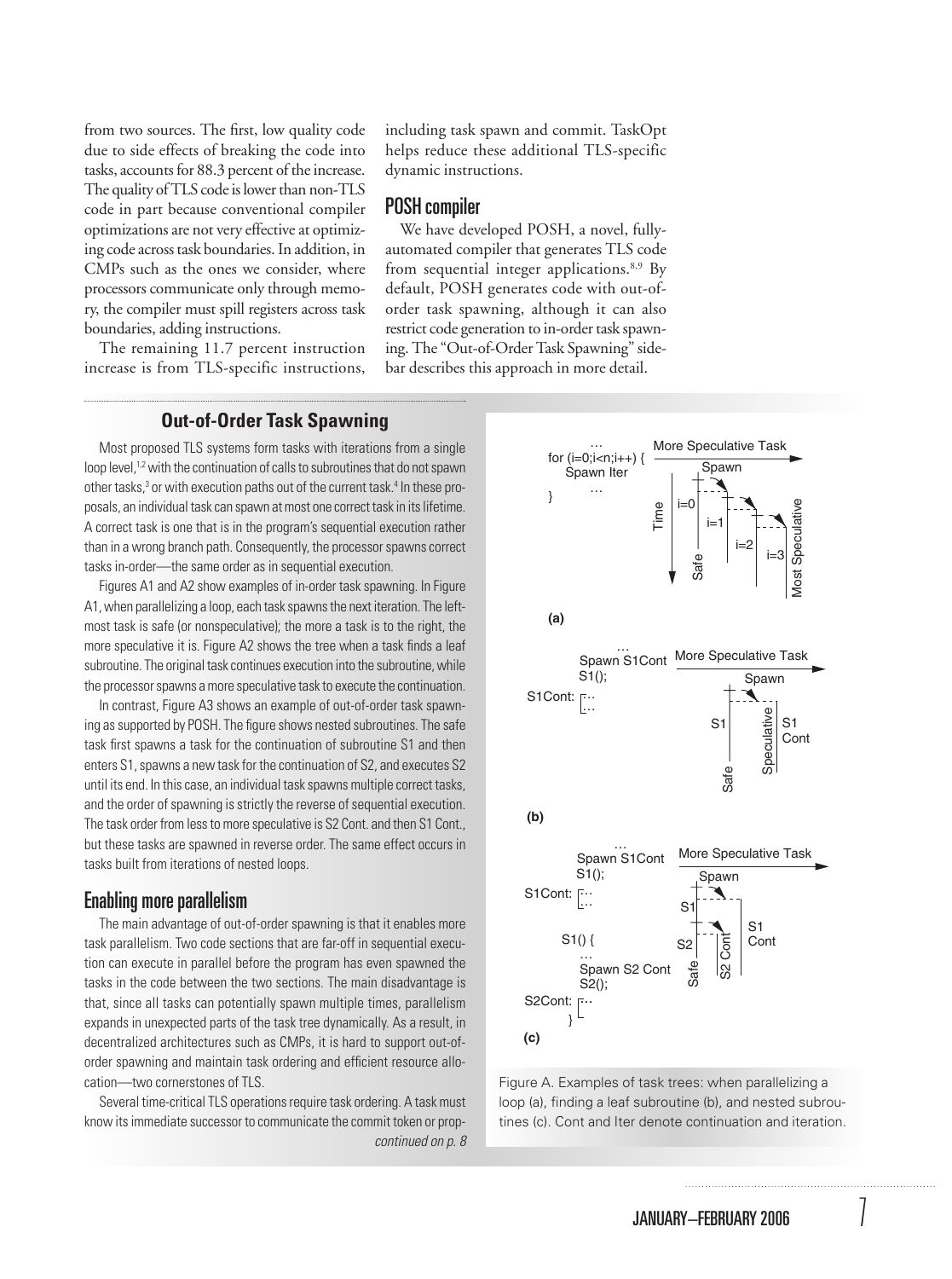### continued from p. 7

agate a squash signal. Moreover, any communication between two tasks requires knowing the tasks' relative order. Unfortunately, with out-oforder spawning, high-speed task ordering is difficult.

Efficiently allocating resources such as CPU or cache space is crucial for TLS performance. Such resources should ideally be assigned to tasks with a high chance to commit. With out-of-order spawning, however, highly speculative tasks might have been running for a long time. If a processor must spawn a less speculative task but there are no free CPUs, should it kill one of the highly speculative tasks?

## Microarchitectural mechanisms

We propose three architectural mechanisms to enable high-speed task ordering with out-of-order spawning in a TLS CMP: splitting timestamp intervals, immediate-successor list, and dynamic task merging.<sup>5</sup>

#### Splitting timestamp intervals

Under in-order task spawning, recording task order is easy; tasks are created in order, so a parent gives its child its timestamp plus one. Under outof-order task spawning, recording is more complex. To address this, we represent a task with a timestamp interval, given by a base and range timestamp:  $\{B, R\}$ . When a task spawns, it splits its timestamp interval in two, giving the higher range subinterval to its child (since it is more speculative) and keeping the lower range subinterval. With this support, the parent task can successively provide timestamps to less and less speculative children.

#### Immediate-successor list

Under in-order task spawning, a task can easily find its immediate successor because the task has spawned it. Under out-of-order task spawning, identifying the immediate successor is not straightforward. In Figure A3, if task S2 Cont. is squashed, it is not trivial for it to identify and squash its successor task S1 Cont., which was spawned before and independently of it. Consequently, we propose that tasks dynamically link themselves in hardware in a list according to their sequential order. We call this list the immediate successor (IS) list. To build the IS list, each task has a pointer in hardware to its IS. On a spawn, the child gets the value of the parent's IS pointer, and the parent sets its IS pointer to point to the child.

#### Dynamic task merging

Under out-of-order task spawning, highly speculative tasks can hog resources and starve less speculative tasks that are spawned later. To address this issue, we propose dynamic task merging, which consists of the transparent, hardware-driven merging of two consecutive tasks at runtime on the basis of dynamic load conditions. With task merging, running tasks can merge, therefore freeing resources for less speculative tasks. Alternatively, a task can skip the spawn instruction for a child, therefore merging with its child.

## **References**

- 1. V. Krishnan and J. Torrellas, "A Chip-Multiprocessor Architecture with Speculative Multithreading," IEEE Trans. Computers, vol. 48, no. 9, Sept. 1999, pp. 866-880.
- 2. J. Steffan et al., "A Scalable Approach to Thread-Level Speculation," Proc. 27th Int'l Symp. Computer Architecture (ISCA 00), IEEE CS Press, 2000, pp. 1-12.
- 3. M Chen and K. Olukotun, "Exploiting Method-Level Parallelism in Single-Threaded Java Programs, Proc. 7th Int'l Conf. Parallel Architectures and Compilation Techniques (PACT 98), IEEE CS Press, 1998, pp. 176-184.
- 4. T. Vijaykumar and G. Sohi, "Task Selection for a Multiscalar Processor," Proc. 31st Ann. Int'l Symp. Microarchitecture (Micro-31), IEEE CS Press, 1998, pp. 81-92.
- 5. J. Renau et al., "Tasking with Out-of-Order Spawn in TLS Chip Multiprocessors: Microarchitecture and Compilation," Proc. Int'l Conf. Supercomputing (SC 05), IEEE CS Press, 2005, pp. 179-188.

POSH adds several passes to gcc 3.5, which uses a static single assignment (SSA) tree as the high-level intermediate representation.<sup>10</sup> By building on this software, we were able to leverage a complete compiler infrastructure. Also, by working at the intermediate representation level, we have better information, and it is easier to perform pointer and dataflow analysis than if we worked at register-transfer level.

#### Task generation and hoisting

POSH uses four modules as potential tasks: subroutines from any nesting level, their continuations, loop iterations from any loop-nesting level, and loop continuations. It also handles recursion seamlessly. In out-of-order task spawning mode (default), it can select all subroutines and loop iterations that are larger than a certain size. In in-order task spawning mode, POSH is more careful, since a task can have only one child. Consequently, the in-order pass analyzes all the files in the program and generates a complete task call graph. Then, using heuristics about task size and overheads, POSH eliminates tasks from the graph until it can guarantee that each task has only one child.

In either case, once it has selected the tasks, POSH inserts spawn instructions and tries to hoist them to boost parallelism. It hoists a spawn as far as possible, but not above statements that can cause data or control dependence violations. A final task-cleanup pass looks for spawns that POSH hoisted above

8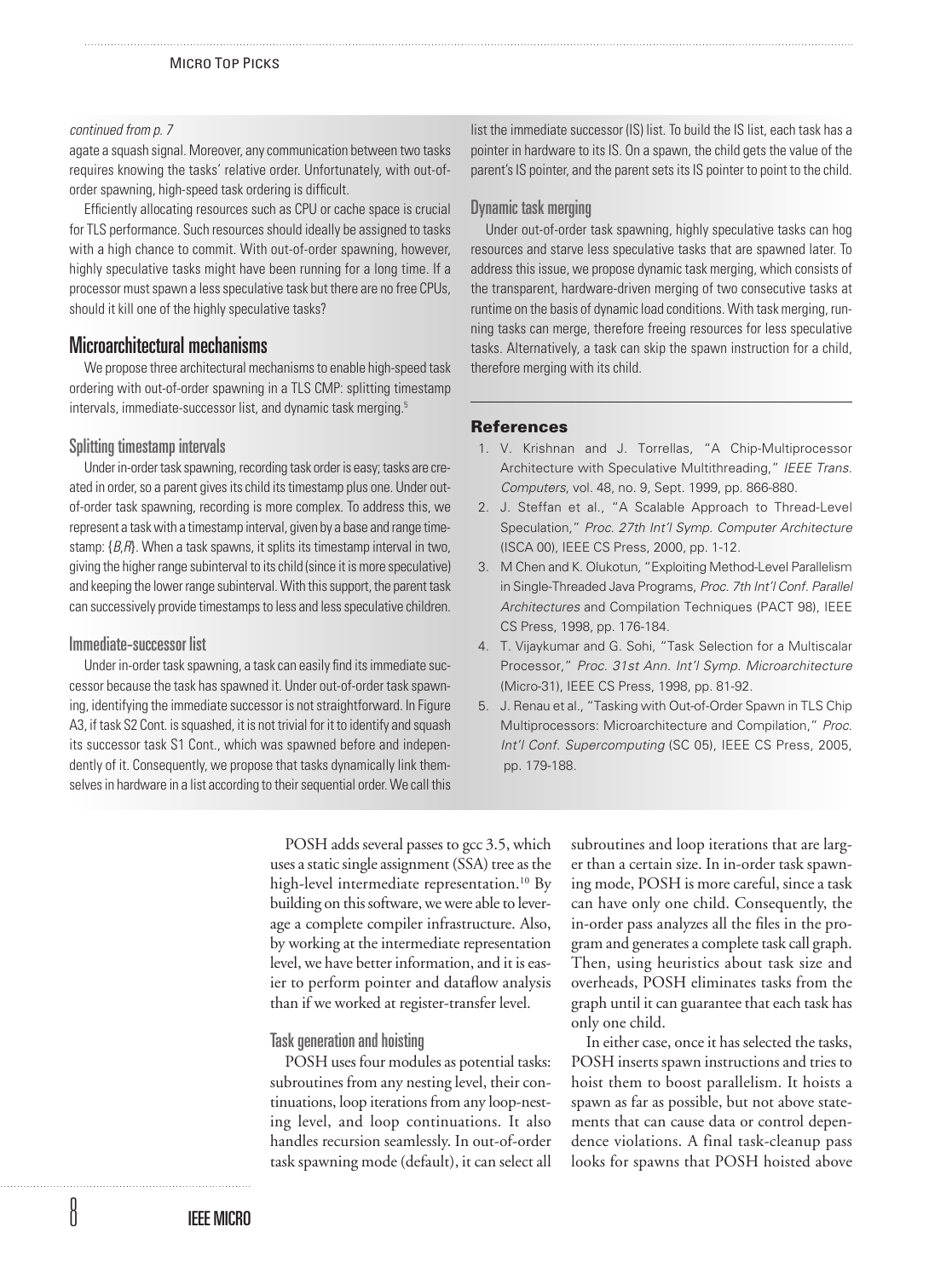only a handful of instructions. In this case, it eliminates the spawn and integrates the two corresponding tasks, thus reducing overhead.

Figure 1 shows how POSH generates out-of-order tasks from a subroutine and its continuation. Figure 1a shows the dynamic execution into and out of the subroutine. POSH marks the subroutine and continuation as tasks, and inserts two spawn instructions in the caller (Figure 1b). It then hoists the spawn for the continuation (Figure 1c) and subroutine (Figure 1d). In Figure 1e, the clean-up pass eliminates the subroutine spawn because it had little hoisting.

## Task profiling

POSH includes a profiling pass that uses a simple model to identify additional tasks

for elimination, such as those that, because of squashes, are not likely to be beneficial. The profiler runs the binary sequentially, using the Train data set for SPECint codes. As the profiler executes a task, it records the variables written. When it executes tasks that would be spawned earlier, it compares the addresses read against those that predecessor tasks have written. With this, it can detect potential runtime violations. The profiler also models a very simple cache to estimate the number of cache misses. The model does not include cache timing. On average, the profiler takes around 5 minutes to run on a 3-GHz Pentium 4. Details on the profiler are available elsewhere.<sup>8,9</sup>

## Evaluation

We compared a TLS CMP to a non-TLS chip with a single processor of the same or larger issue width. We used the SESC executiondriven simulator,<sup>11</sup> enhanced with models of dynamic and leakage energy from Wattch,<sup>12</sup> Orion,<sup>13</sup> and HotLeakage.<sup>14</sup> The TLS CMP that we modeled—the TLS4-3i—has four



Figure 1. How POSH generates tasks out of a subroutine and its continuation: dynamic execution in and out of the subroutine (a), marking of the subroutine and continuation as tasks and insertion of two spawn instructions in the caller (b), hoisting of the spawn for the continuation (c) and for the subroutine (d), and result of the cleanup pass that eliminates the subroutine spawn because it had little hoisting (e).

> three-issue cores with private L1 caches and a shared L2 cache. The non-TLS chips have a single superscalar core with on-chip L1 and L2 caches. We considered two such chips—one with a six-issue superscalar (Uni-6i) and the other with a three-issue superscalar (Uni-3i) core. The TLS4-3i and Uni-6i chips have approximately the same area.<sup>15,16</sup> We also simulate a TLS CMP with only in-order task spawning—TLS4-3i InOrder.

> We measured SPECint 2000 applications with the Reference data set. Uni-3i and Uni-6i ran the binaries compiled with our TLS passes disabled.

## Energy cost of TLS

Figure 2 characterizes the energy cost of TLS ( $\Delta E_{\text{TS}}$ ), which is the difference between the energy consumed by our TLS CMPs and Uni-3i. For each application, the bars are normalized to the energy consumed by Uni-3i. Consequently, the difference between the top of the bars and 1.00 is ∆*E*<sub>TLS</sub>.

Each bar is broken into the contributions of the TLS-specific energy consumption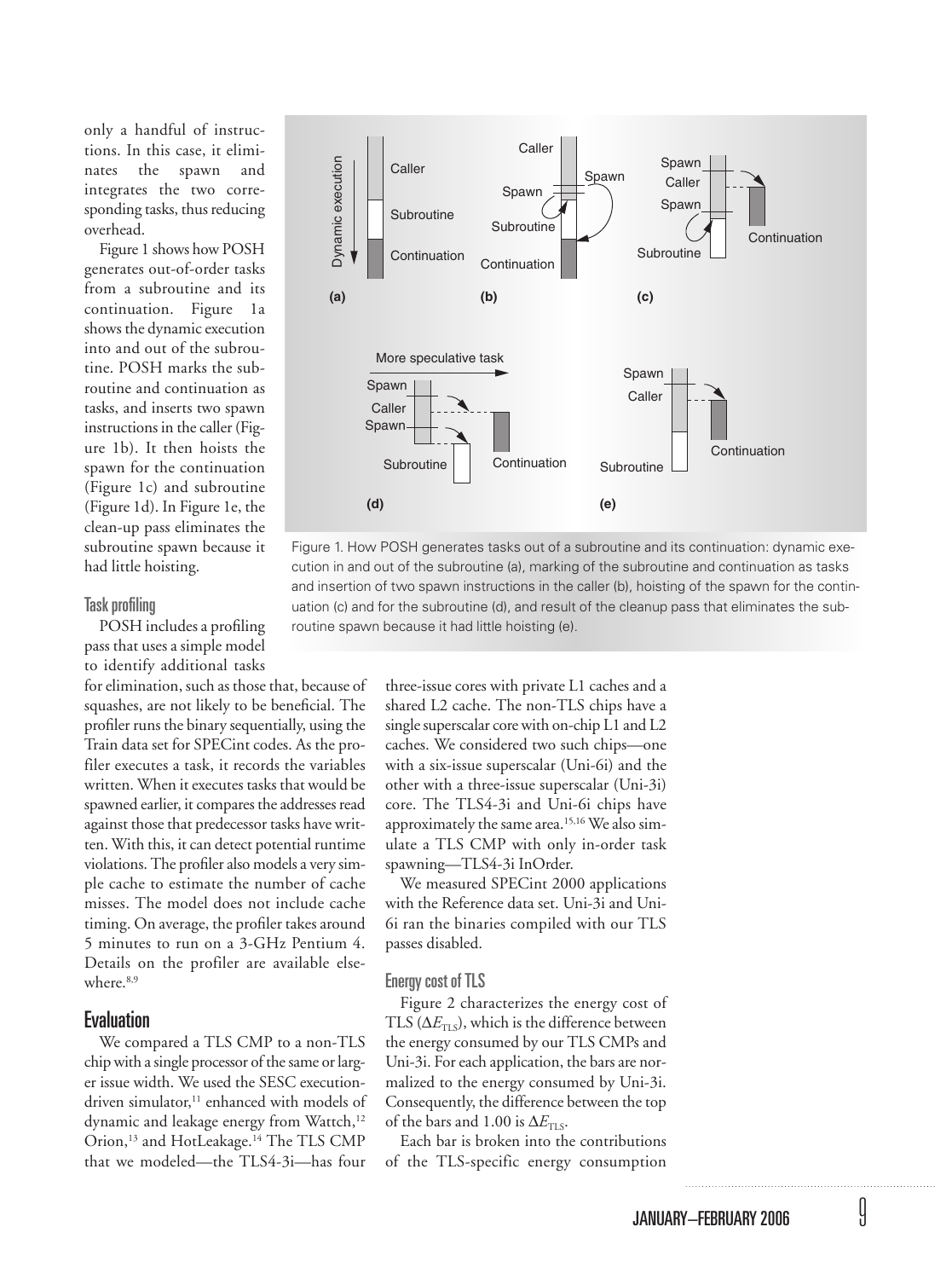

Figure 2: Energy cost of TLS for our four-core TLS CMP chip with and without energy-centric optimizations. The percentages written above the average bars represent the decrease in  $\Delta E_{\text{TLS}}$  (energy cost of TLS) when we applied the optimizations. For each application, the six bars refer to the total energy the chip consumed without any of our energy optimizations (NoOpt); with individual optimizations enabled (StallSq, TaskOpt, NoWalk, or TrafRed); and with all four optimizations applied (TLS4-3i).

sources in Table 1: task squashing ( $\Delta E_{Squash}$ ), additional dynamic instructions in tasks that are not squashed ( $\Delta E_{\text{Inst}}$ ), hardware for data versioning and dependence checking ( $\Delta E_{Ver}$ - $_{\rm sion}$ ), and additional traffic ( $\Delta E_{\rm Taffic}$ ). The rest of the bar (Non-TLS) is energy that we do not attribute to TLS.

Ideally, non-TLS should equal 1. In practice, this is not exactly the case. One of the main reasons is that a given program runs on the TLS CMP and on Uni-3i at different speeds and temperatures. As a result, the non-TLS dynamic and leakage energy varies across runs, causing non-TLS to deviate from 1.

The NoOpt bars show that  $\Delta E_{TLS}$  is significant. On average, unoptimized TLS adds 70.4 percent to the energy that Uni-3i consumed. Moreover, all four TLS energy consumption sources contribute noticeably, with  $\Delta E_{Squash}$  consuming the most.

#### Impact of optimizations

The other bars in Figure 2 show that our optimizations effectively reduce the TLS energy sources in Table 1. TaskOpt reduces both sources it aimed to reduce, namely  $\Delta E_{Soussh}$  and  $\Delta E_{\text{Inst}}$ . It minimizes  $\Delta E_{\text{Squash}}$  by reducing the fraction of squashed instructions from 22.6 to 17.6 percent on average. It minimizes  $\Delta E_{\text{Inst}}$ by reducing the additional dynamic instructions in tasks that are not squashed from 12.5 to 11.9 percent on average.<sup>6</sup>

NoWalk's target was ΔE<sub>Version</sub>. It reduced the number of tag accesses relative to Uni-3i from 3.3 to 2.2 times on average.6 TrafRed also addressed its target,  $\Delta E_{Traffic}$ , reducing traffic from 19.6 to 5.6 times on average, relative to Uni-3i.<sup>6</sup> Finally, StallSq addresses ∆E<sub>Squash</sub>, although it has a smaller impact relative to the other optimizations.

Thus, TaskOpt, NoWalk, and TrafRed effectively reduce different energy sources and, combined, cover all the energy-consumption sources considered. When we combined all four optimizations into TLS4-3i, we eliminated on average 64 percent of ∆*E*<sub>TLS</sub>. Compared to the overall on-chip energy that NoOpt consumed, this is a very respectable energy reduction of 26.5 percent.

The section of the resulting TLS4-3i bar that is over 1.00 shows TLS's energy cost with the four optimizations, which is on average only 25.4 percent—a remarkably low figure. Moreover, the application slowdown over NoOpt was less than 2 percent on average. <sup>6</sup>

#### Overall speedup and power consumption

We also evaluated the speed and power consumption of TLS4-3i, comparing it to Uni-3i, Uni-6i, and to our TLS CMP with in-order spawning (TLS4-3i InOrder). Figure 3a shows the application speedup of these architectures relative to Uni-3i. Figure 3b shows the average power consumed during execution. As a reference, the arithmetic mean of the average instructions per cycle of the applications on TLS4-3i is 1.38.

As Figure 3a shows, POSH successfully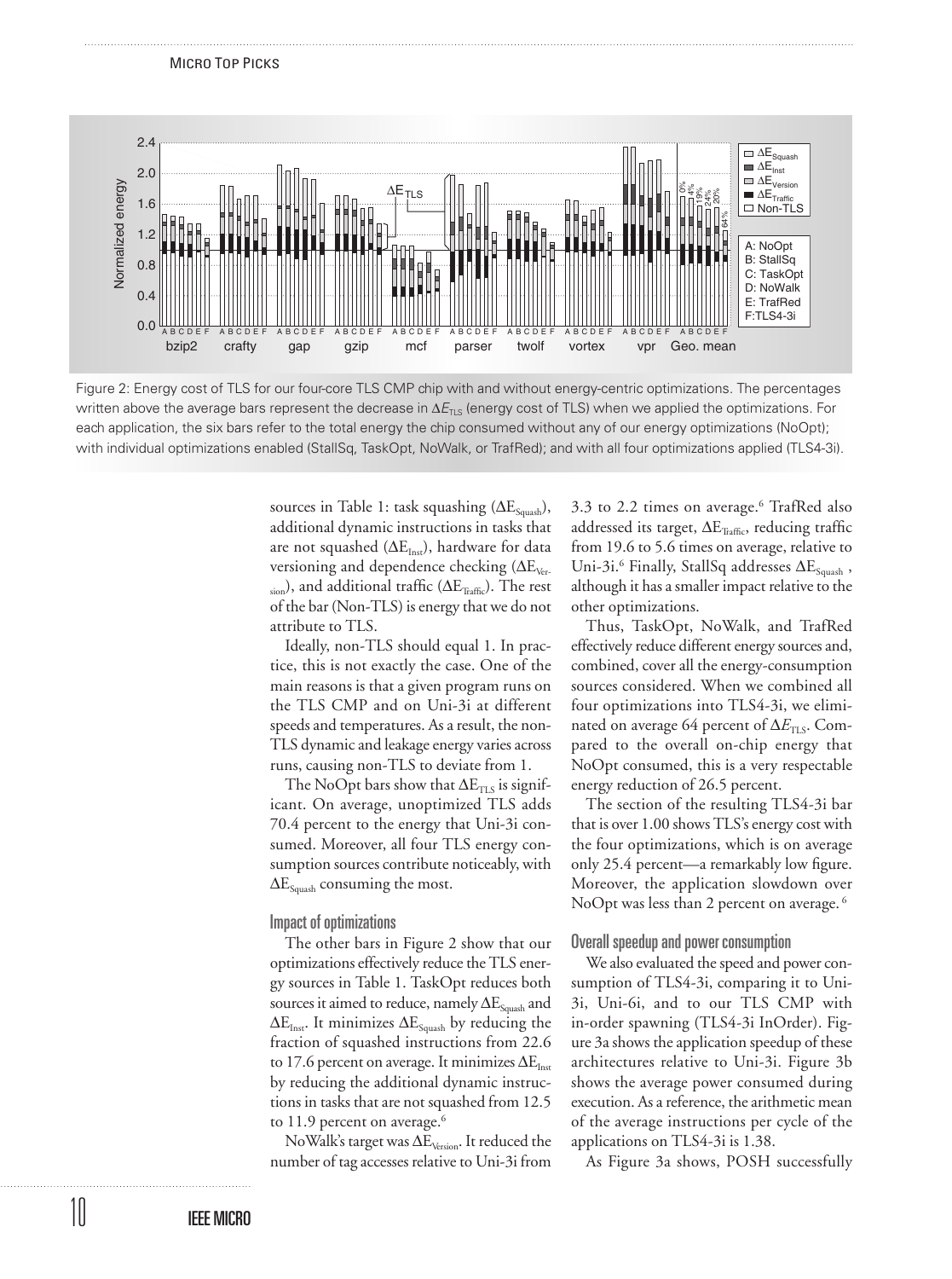



extracts good tasks from these irregular codes, and TLS4-3i is on average slightly faster than Uni-6i. The speculative parallelism that TLS4-3i enables in these hard-to-parallelize codes is more effective than doubling the issue width. This is a good result because it conservatively assumes the same frequency for both chips. Comparing TLS4-3i to TLS4-3i InOrder shows that an environment with inorder spawning handicaps TLS. TLS only obtains a 1.05 average speedup. For that reason, we favor supporting out-of-order task spawning.

The TLS4-3i speedup for mcf is very large because mcf benefits from TLS tasks that implicitly prefetch data for other tasks. Without considering mcf, the geometric mean of TLS4-3i's speedup is 1.18, which is still comparable to Uni-6i's speedup.

Figure 3b shows that the on-chip power TLS4-3i consumed is on average 15 percent lower than Uni-6i's consumption. Moreover, it never reaches the high values that Uni-6i dissipates in some applications, which shows that a TLS CMP is energy-efficient. On aver-

age, TLS4-3i is slightly faster than Uni-6i while consuming 15 percent less power.

Our work has demonstrated the feasibili-<br>ty of energy-efficient TLS CMPs. CMPs offer advantages that are particularly attractive for running explicitly-parallel codes. With TLS support, they can also run in parallel challenging sequential codes such as SPECint with energy and power efficiency.

#### **Acknowledgments**

This work was supported in part by the National Science Foundation under grants EIA-0072102, EIA-0103610, CHE-0121357, and CCR-0325603; by DARPA under grant NBCH30390004; by DOE under grant B347886; and by gifts from IBM and Intel.

#### **References**

<sup>1.</sup> M.J. Garzarán et al., "Tradeoffs in Buffering Memory State for Thread-Level Speculation in Multiprocessors," Proc. Int'l Symp. High-Performance Computer Architecture (HPCA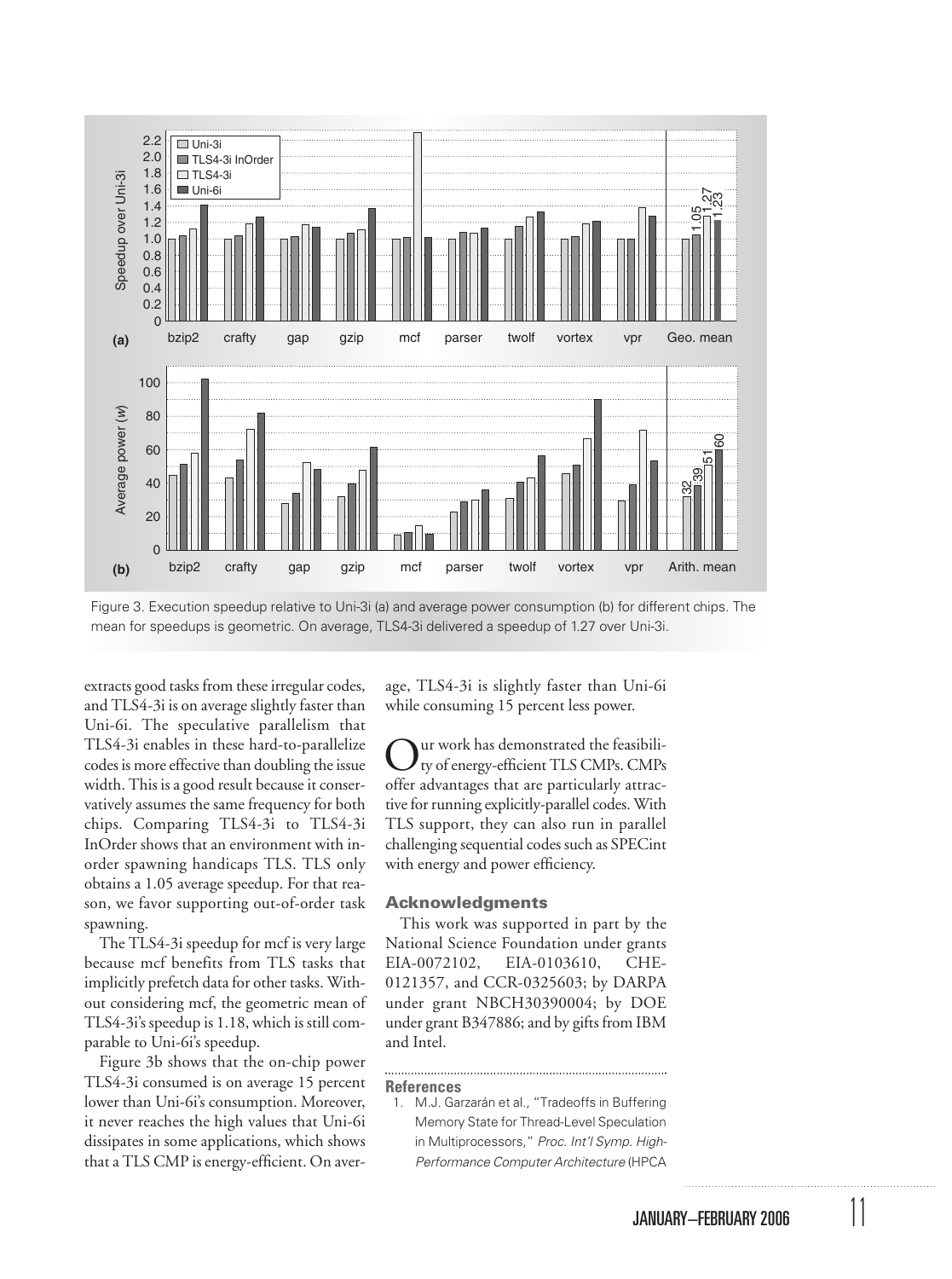03), IEEE CS Press, 2003, pp. 191-202.

- 2. V. Krishnan and J. Torrellas, "A Chip-Multiprocessor Architecture with Speculative Multithreading," IEEE Trans. Computers, vol. 48, no. 9, Sept. 1999, pp. 866-880.
- 3. J. Steffan et al., "A Scalable Approach to Thread-Level Speculation," Proc. 27th Int'l Symp. Computer Architecture (ISCA 00), IEEE CS Press, 2000, pp. 1-12.
- 4. M. Prvulovic et al., "Removing Architectural Bottlenecks to the Scalability of Speculative Parallelization," Proc. 28th Int'l Symp. Computer Architecture (ISCA 01), IEEE CS Press, 2001, pp. 204-215.
- 5. L. Hammond, M. Willey, and K. Olukotun, "Data Speculation Support for a Chip Multiprocessor," Proc. 8th Int'l Conf. Architectural Support for Programming Languages and Operating Systems (ASPLOS VIII), ACM Press, 1998, pp. 58-69.
- 6. J. Renau et al., "Thread-Level Speculation on a CMP Can Be Energy Efficient," Proc. Int'l Conf. Supercomputing (SC 05), IEEE CS Press, 2005, pp. 219-228.
- 7. M. Cintra, J.F. Martínez, and J. Torrellas, "Architectural Support for Scalable Speculative Parallelization in Shared-Memory Multiprocessors," Proc.27th Int'l Symp. Computer Architecture (ISCA 00), IEEE CS Press, 2000, pp. 13-24.
- 8. W. Liu et al., "POSH: A TLS Compiler that Exploits Program Structure," Proc. ACM SIGPLAN Symp. Principles and Practice of Parallel Programming (PPoPP), March 2006.
- 9. J. Renau et al., "Tasking with Out-of-Order Spawn in TLS Chip Multiprocessors: Microarchitecture and Compilation," Proc. Int'l Conf. Supercomputing (SC 05), IEEE CS Press, 2005, pp. 179-188.
- 10. "SSA for Trees—GNU Project," May 2003; http: //www.gccsummit.org/2003/view abstract.php?talk=2.
- 11. J. Renau et al., "SESC Simulator," Jan. 2005; http://sesc.sourceforge.net.
- 12. D. Brooks, V. Tiwari, and M. Martonosi, "Wattch: A Framework for Architectural-Level Power Analysis and Optimizations," Proc. 27th Int'l Symp. Computer Architecture (ISCA 00), IEEE CS Press, 2000, pp. 83-94.
- 13. H.S. Wang et al., "Orion: A Power-Performance Simulator for Interconnection

Networks," Proc. 35th Ann. Int'l Symp. Microarchitecture (Micro-35), IEEE CS Press, 2002, pp. 294-305.

- 14. Y. Zhang et al., "HotLeakage: A Temperature-Aware Model of Subthreshold and Gate Leakage for Architects," Tech. Report CS-2003-05, Univ. of Virginia, CS Dept., 2003.
- 15. R. Kumar et al., "Single-ISA Heterogeneous Multi-Core Architectures: The Potential for Processor Power Reduction," Proc. 38th Int'l Symp. Microarchitecture (Micro-38), IEEE CS Press, 2003, pp. 64-75.
- 16. P. Shivakumar and N. Jouppi, "CACTI 3.0: An Integrated Cache Timing, Power and Area Model," Tech. Report 2001/2, Compaq Computer Corp., 2001.

**Jose Renau** is an assistant professor of computer engineering at the University of California, Santa Cruz. His research interests include design effort and complexity estimators, CMPs, energy-performance trade-offs, thread-level speculation, processors in memory, and checkpointed architectures. Renau has a PhD in computer science from the University of Illinois, Urbana-Champaign. He is a member of the IEEE Computer Society and the ACM.

**Karin Strauss** is a PhD candidate in computer science at the University of Illinois, Urbana-Champaign. Her research interests include multiprocessor systems and cache coherence protocols. Strauss has a BEng and MEng in electrical engineering from the University of Sao Paulo, Brazil. She is a student member of the IEEE, IEEE Computer Society, ACM, and ACM SIGARCH and SIGMICRO.

**Luis Ceze** is a PhD candidate in computer science at the University of Illinois, Urbana-Champaign. His research interests include memory system optimizations for large-window processors, speculative multiprocessor architectures, and compiler support for such systems. Ceze has a BEng and MEng in electrical engineering from the University of Sao Paulo, Brazil. He is a student member of the IEEE, ACM, and ACM SIGARCH and SIG-MICRO.

**Wei Liu** is a research scientist in the Department of Computer Science at the University

12